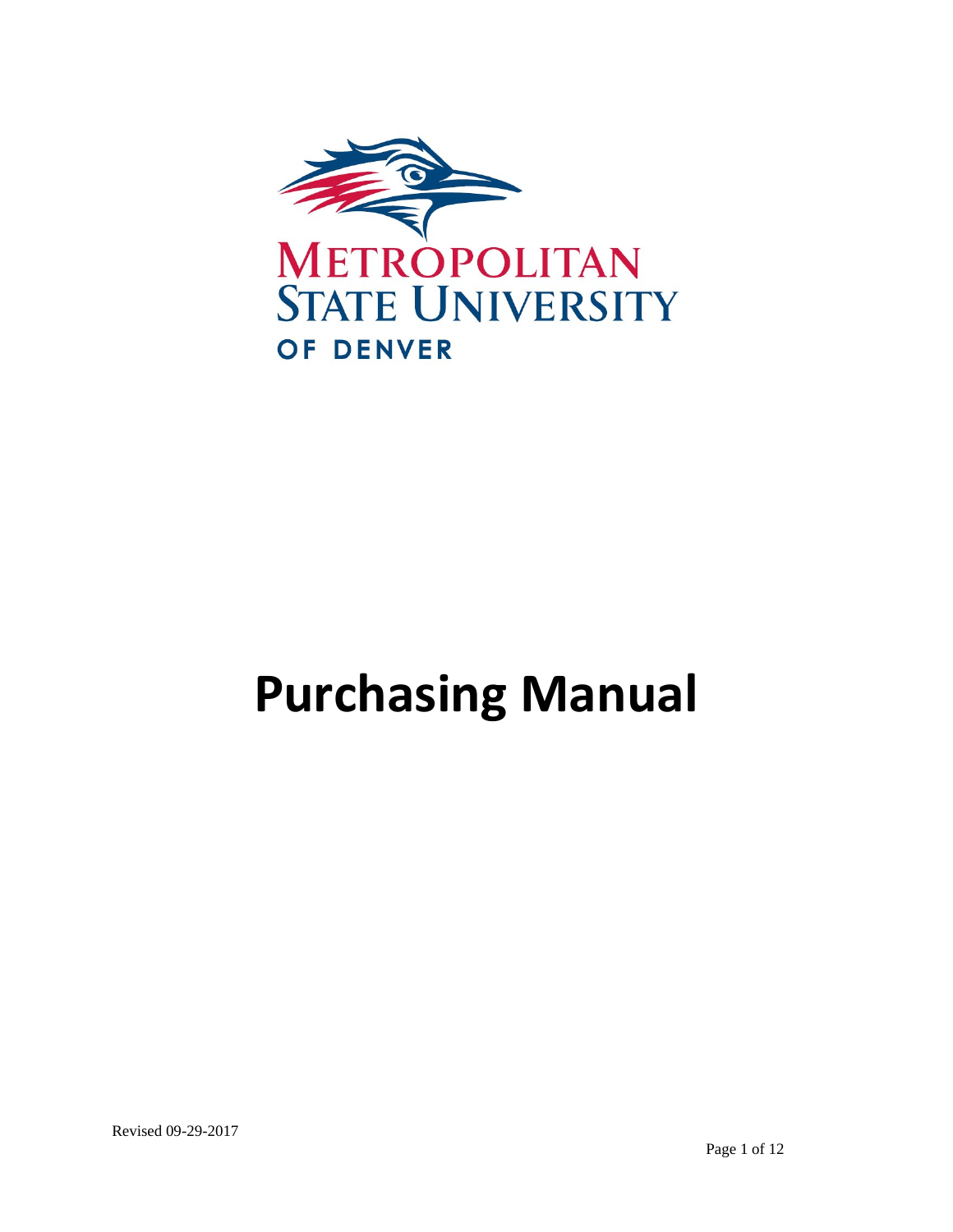# **Objectives:**

- **1. Purchasing Basics**
- **2. Purchasing Forms**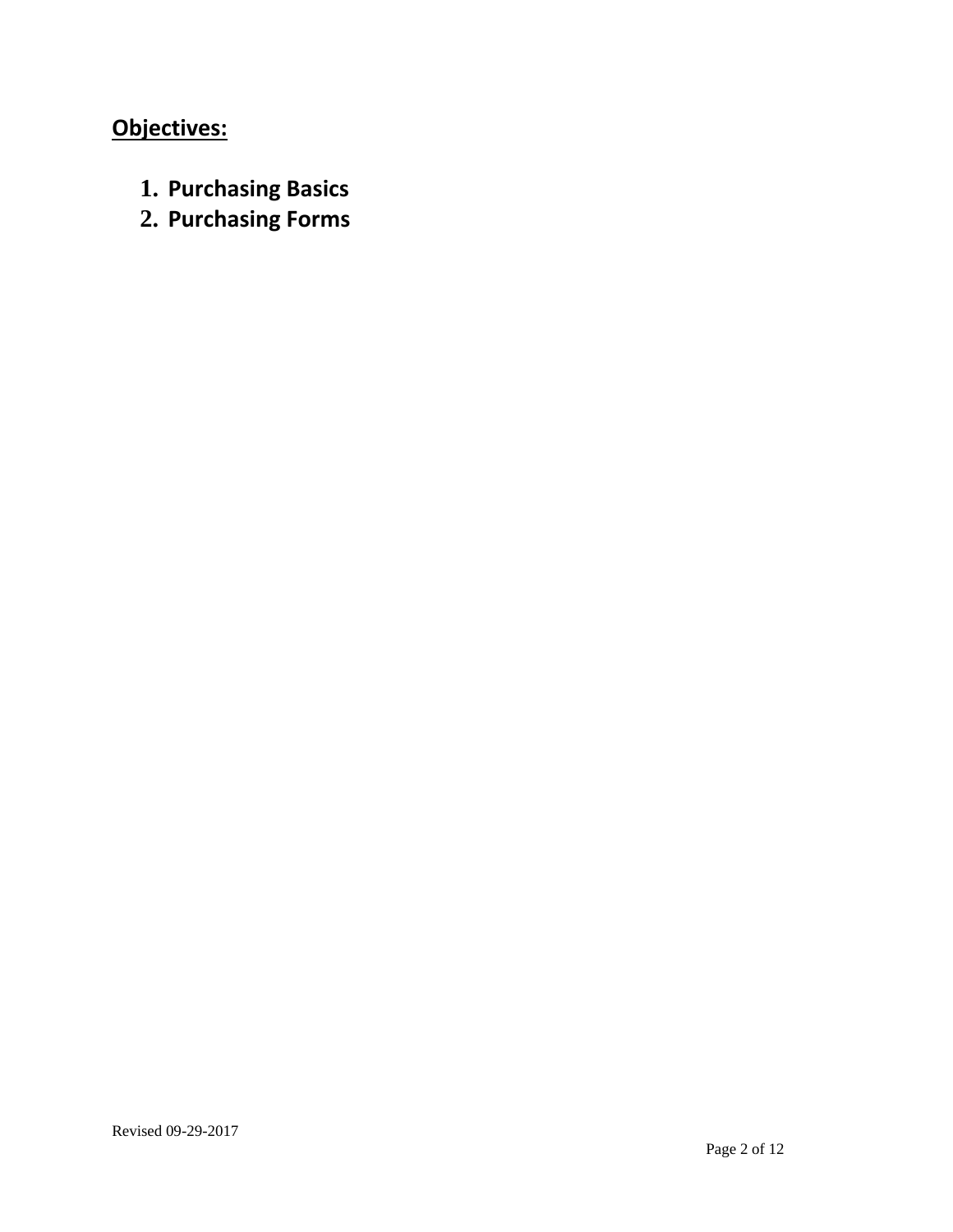### **Objective #1: Purchasing Basics**

#### *PURCHASING PROCESS DEFINED:*

#### **ALL ACCOUNTS PAYABLE / PURCHASING DOCUMENTS AVAILABLE AT: https://msudenver.edu/controller/accountspayableaptravel/**

#### *GLOSSARY OF TERMS*

**CODE OF ETHICS:** Any person employed by the Metropolitan State University of Denver who purchases goods and/or services, or is involved in the purchasing process for the University, shall be bound by this code. Highlights:

- Avoid the intent and appearance of unethical or compromising practice in relationships, actions, and communications.
- Demonstrate loyalty to the Metropolitan State University of Denver by diligently following all lawful instructions while using professional judgment, reasonable care, and exercising only the authority granted.

**COMMITMENT VOUCHERS:** You may not purchase an item from a vendor without providing a commitment voucher. A commitment voucher tells the vendor that the University is definitely going to buy something from them and that we are obliged, by law, to pay for it. Commitment Vouchers include:

- Special Purchase Orders (SPO)
- Invoice and Certification for Personal Services (ICPS)
- Purchase Orders (PO)
- Contracts

**PURCHASE REQUISITION (PR):** A document used to request authorization to purchase goods or services over \$10,000 in value. The requisition form must be signed/approved by the person in the department that has signatory authority for their FOAPAL. A Purchase Order (PO) is issued when a Purchase Requisition is approved

**ENCUMBRANCE:** An amount reserved on the University's financial system to reflect a formal obligation of the University. Examples include Special Purchase Orders, Purchase Orders, and Contracts.

**AURARIA HIGHER EDUCATION CENTER (AHEC):** AHEC is a separate entity whose role is to provide and manage shared services, facilities, and property to support the three prominent institutions in achieving their goals.

**AHEC PURCHASING DEPARTMENT:** All purchases \$10,000.01 or more for restricted goods or services must go through the AHEC Purchasing Department.

Revised 09-29-2017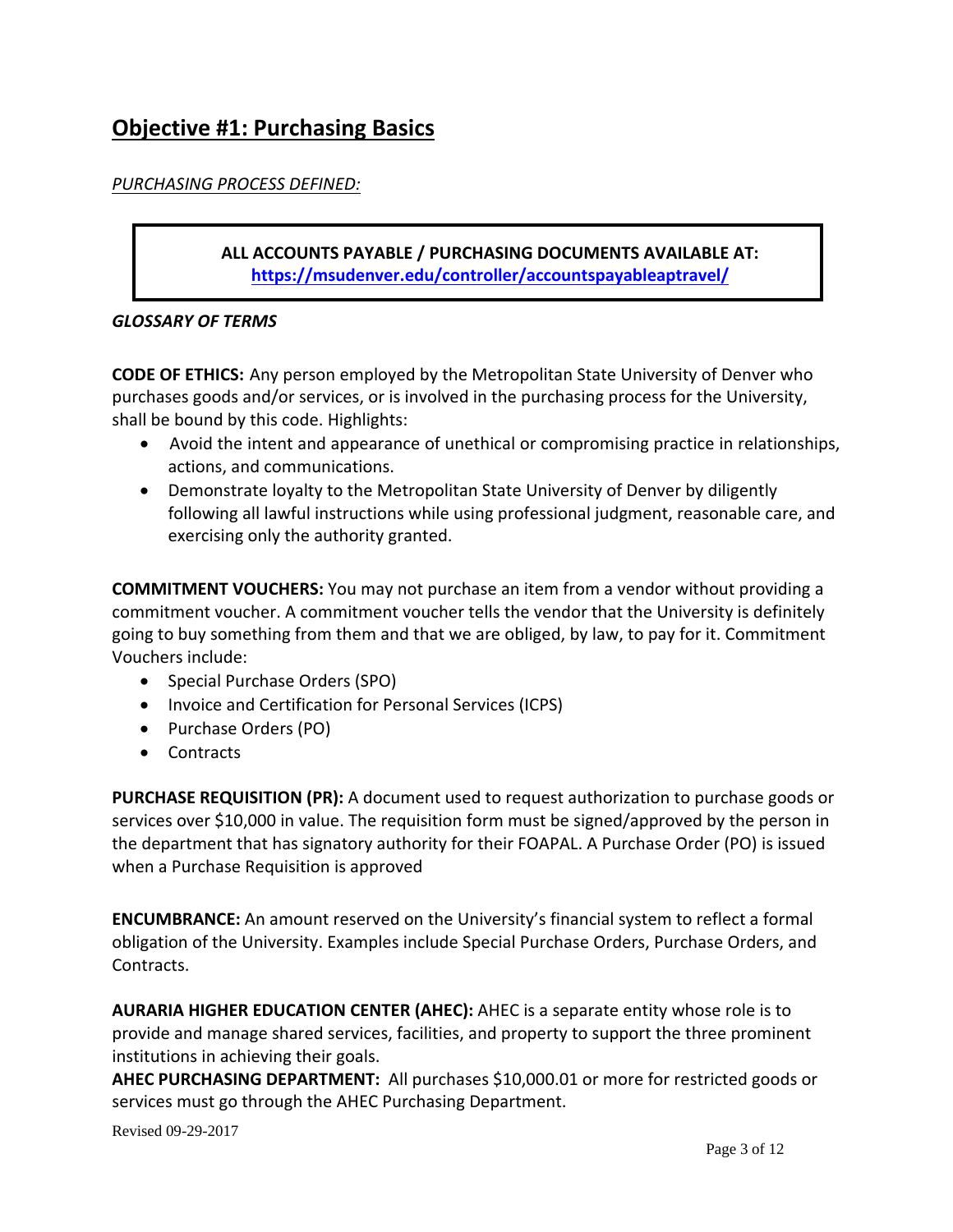**SIGNATORY AUTHORIZATION:** Individual MSU Denver departments designate who is authorized to approve purchases for their department.

- A Primary and Alternate Signatory are authorized to sign for the purchase of goods and/or services for the department, as long as the goods and/or services are within the department's budget and follow purchasing procedures.
- *Under no circumstances is anyone allowed to authorize his/her own paperwork, including reimbursements, travel requests, petty cash, etc.*
- The Accounting Services department is authorized to deny signatory authority to someone, if it feels the University's welfare may be compromised by granting it.
- The list of authorized signers is available at: http://www.msudenver.edu/controller Scroll to the Controller News & Updates section. The file is called "Signatory Authorization Log". This file is updated on the web quarterly.
- The form to make changes to your department's authorized signers is available at: https://msudenver.edu/controller/accountspayableaptravel/. The file is called "Signatory Authorization Form". Completed forms should be emailed to acctsvcs@msudenver.edu.

**TAX EXEMPT STATUS:** Metropolitan State University is a tax exempt institution. Please inform vendors of our tax‐exempt status, and ask the vendor to honor our Tax Exempt Certificate before placing your order.

- There may be times when the University is not Tax Exempt. For more information on Taxable purchases, please see the Tax Corner at https://msudenver.edu/controller/taxcorner/
- A copy of the Tax Exempt Certificate is available at: https://msudenver.edu/controller/taxcorner/ Select the Accounts Payable / Purchasing drop down menu. The file is called "MSU Denver ‐ Tax Exempt Certificate".
- Note that sales tax will not be reimbursed to employees for out‐of‐pocket expenses.

**STATE AWARDS:** In many cases, the State of Colorado has negotiated contracts with vendors to provide certain goods or services for all state agencies. These contracts often provide better pricing and availability. Please check the State Award list prior to purchase. The list is updated periodically as awards change, and is available at http://www.gssa.state.co.us/SPAgree.

- For goods up to \$25,000, and services up to \$50,000, you may use any vendor of your choice.
- For goods over \$10,000, and services over \$50,000:
	- ‐ If you use a State Award vendor, the bid process does not apply.
	- ‐ If you do not use a State Award vendor, the goods or services must go out to bid.
- For furniture purchases, you *must* use Colorado Correctional Industries (CCI) or selected brands by Office Depot, Office Max or Staples, regardless of dollar amount. The only way to purchase furniture from a different vendor is to receive a waiver from AHEC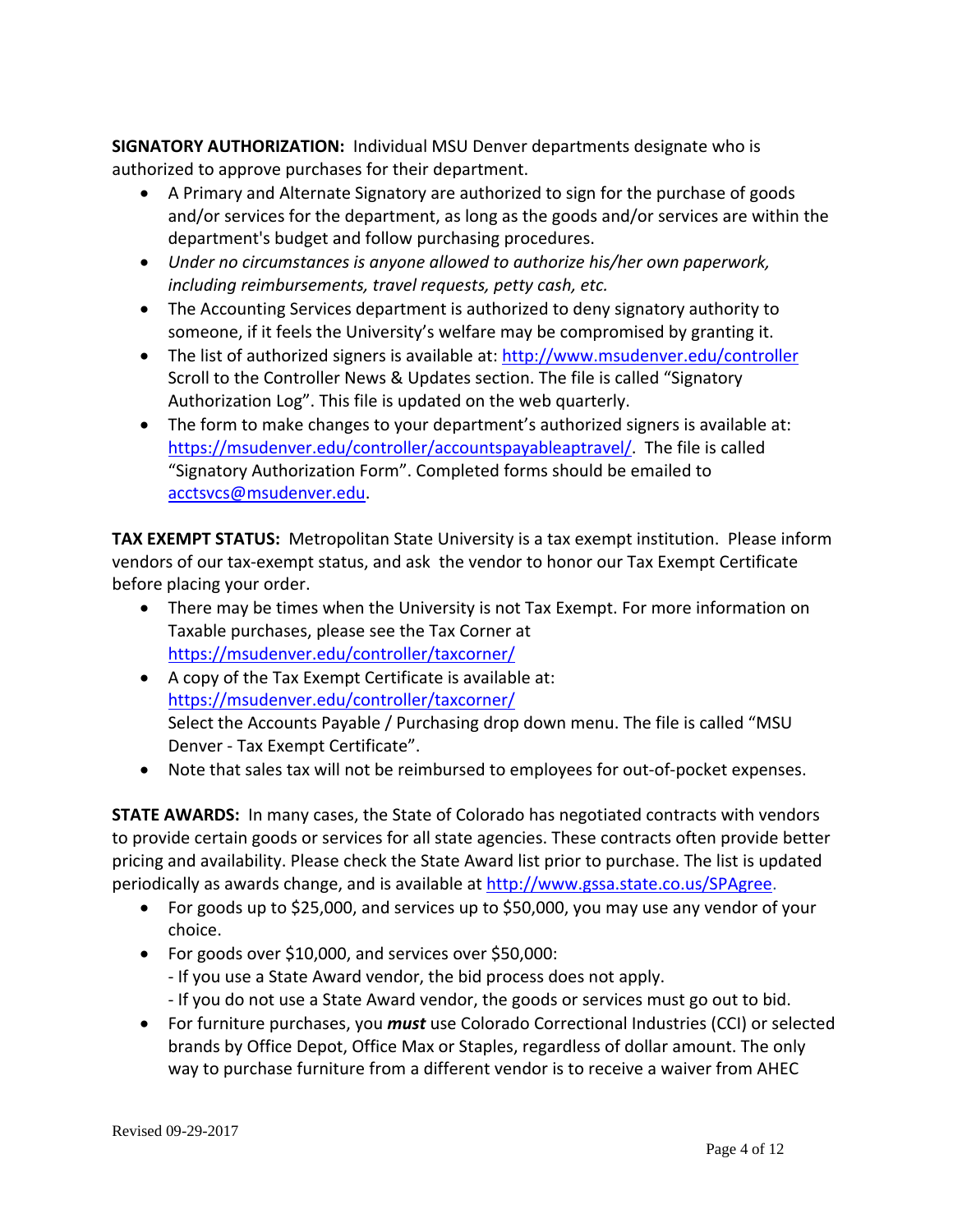Purchasing *before* making the purchase. Any violation of this policy may subject the employee to personal liability for the purchase.

**VENDOR AGREEMENTS:** Frequently, vendors will ask a customer to sign some kind of agreement related to purchasing terms, credit references, and/or license agreements. *YOU MAY NOT SIGN ANYTHING FROM A VENDOR UNLESS THE MSU Denver CONTRACTS MANAGER HAS APPROVED IT.* You can attach an unsigned copy of the agreement to a purchase requisition for clarification of what is being purchased. However, if the vendor paperwork includes any terms or conditions of sale, they must be reviewed by the Contracts Manager. If a vendor insists that their paperwork be signed, forward the discussion to the Contracts Manager.

**PERSONAL LIABILITY:** Any employee who violates the purchasing rules may be subject by law to personal liability for the purchase amount. The State Controller's Office has sole authority to approve or deny payments by the State for such "illegal purchases."

**PERSONAL SERVICES:** Personal services include any work done by a person that is not simply incidental to the purchase of goods. Examples include performances, personal services contracts, and lectures by visiting speakers.

**COST BASIS:** The total cost is the cost over the fiscal year, NOT one individual purchase, and includes any charges for shipping/freight handling*.* The total cost determines which forms to use and what approvals are required.

**FISCAL YEAR:** A 12‐month period of time to which the annual budget applies. MSU Denver's fiscal year runs from July  $1<sup>st</sup>$  to June 30<sup>th</sup>.

#### **OFFICIAL FUNCTIONS / TRAINING FUNCTIONS:**

Official Function ‐ A meeting, conference, meal, or other function involving food or beverages that is hosted by the chief executive officer, or representative, of the University, attended by guests, students and/or University employees, and held for official University business purposes.

Training Function ‐ A meeting, conference, or other function which is hosted by the University, attended by customers of the University and/or University employees, and held to enhance staff knowledge or to educate customers of the University, that are affected by the University's operations or regulations. Training functions should have a written agenda, study materials, and be led by an identified presenter.

#### *MSU Denver Fiscal Rule 2‐7:*

Official functions and training functions shall be held to achieve program objectives and shall be limited to reasonable and actual costs. The attendance of University employees at official functions shall be kept to a minimum and shall include only those individuals directly related to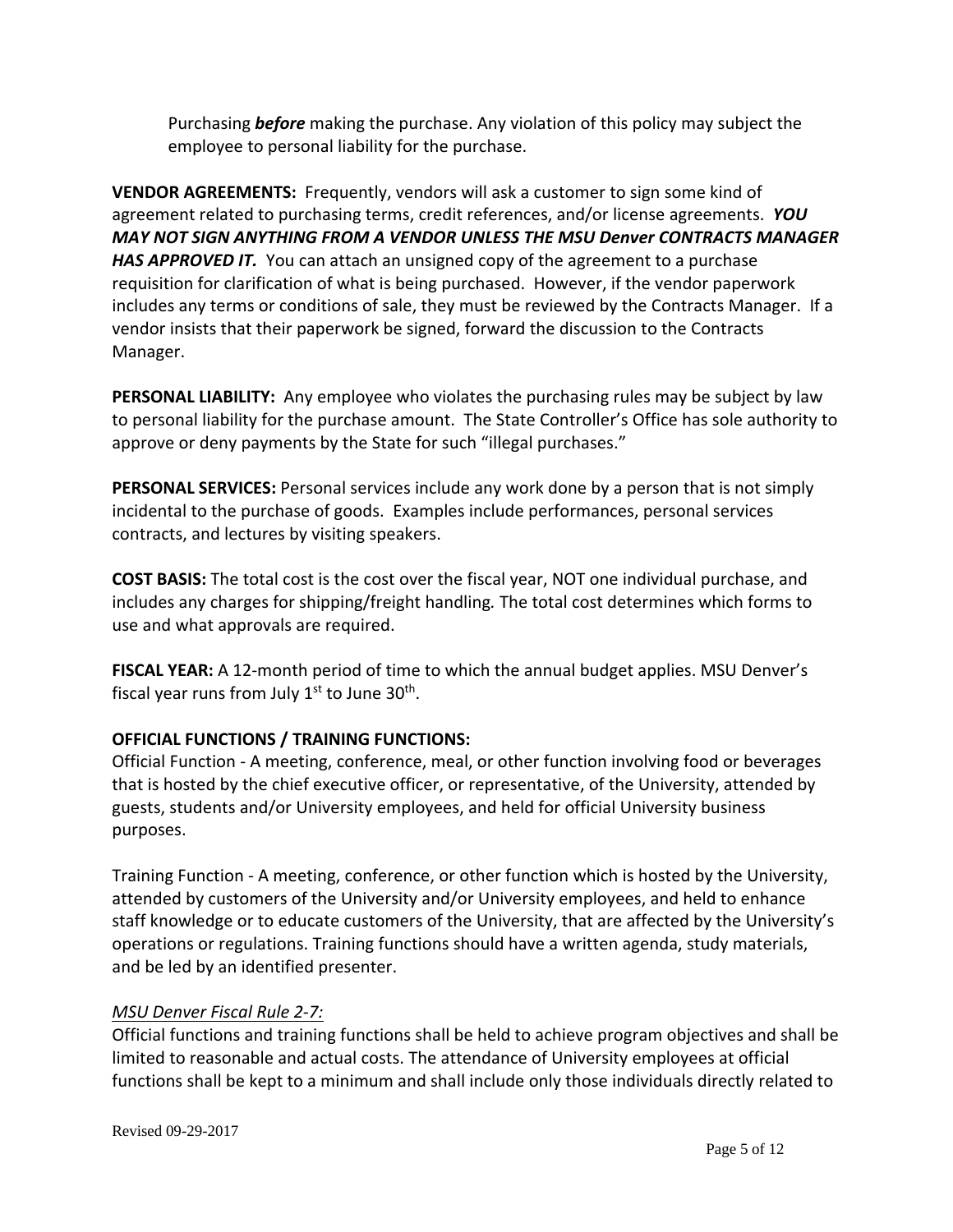the purpose of the function. Expenditures shall be kept to a minimum as they have the potential of being perceived to be for personal benefit and an abuse of public funds.

Official Functions include:

- *Community relation functions* ‐ Events hosted by the University on behalf of external entities or activities directly related to the educational, research, or public service mission of the University.
- *Recruitment functions* ‐ Actions to enlist new employees, faculty, etc.
- *Student functions* Events hosted by MSU Denver that may be attended by students in addition to MSU Denver employees and/or associates and directly related to student or educational development, such as student recruitment or student program development.
- *Meetings of employees, students and official guests of the University.* The primary purpose of the meeting is to conduct MSU Denver business and the specific business purpose is stated on the check request.
- Training functions held to enhance knowledge or educate the participants. Training functions have a written agenda, study materials, and are led by an identified presenter.

Authorized signers have the authority to determine what events are necessary for their department and additional approvals are not necessary. However, special consideration should be given to events that are not directly related to the conduct of MSU Denver business or accomplishments of program objectives, i.e. birthday and wedding celebrations. Each authorized signer is a steward of their funds and must be able to support the reasonableness of their purchases. Please remember all purchases are subject to open records requests and have the potential of being scrutinized by peers, external constituents and the news media.

This policy should not discourage employees or departments from taking up a collection and making unlimited private gifts to colleagues in appreciation for their services or in recognition of events of personal importance.

#### *Alcoholic Beverages*

#### **The University does not authorize payment for alcoholic beverages, with the following exceptions:**

- Presidential official functions
- Purchased for use in Hospitality, Tourism, and Events (HTE) courses, where the alcoholic beverage is part of the course curriculum.

Purchased through the MSU Denver Foundation, refer to the Foundation policy regarding the purchase of alcoholic beverages.

Prior to the event, complete the following steps:

 Be sure you have Commitment Voucher(s) in place for vendor(s) you will be paying as part of the function.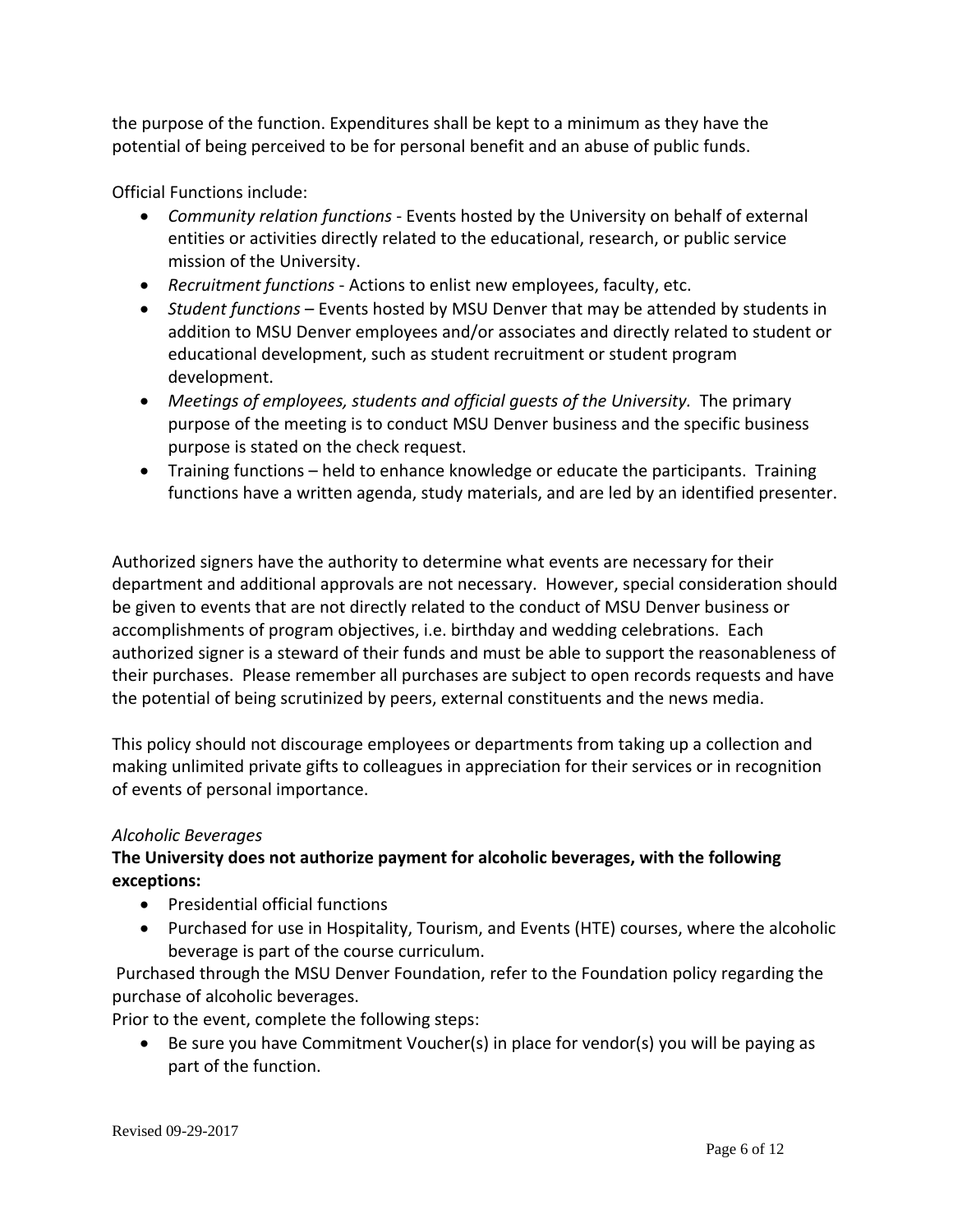- o A Corporate Card may be used for official function/training functions up to \$10,000.00.
- o An SPO must be used when official functions/training functions are estimated to total between \$100.00 and \$10,000.00 from one vendor in any fiscal year, except if you are using a Corporate Card.
- o A PO must be used when official functions/training functions are estimated to total \$10,000.01 or more from one vendor in any fiscal year.

After the event, submit the following documentation to Accounts Payable, either with your payment request or your Corporate Card statement:

- The business purpose must be clearly stated.
- $\bullet$  Itemized receipts or itemized Vendor invoice(s).
- A roster of who attended the event.

#### **GIFTS/GIFT CARDS:**

If a department wishes to purchase a gift, regardless of its form, i.e. plaque vs. gift card, they are encouraged to contact the Accounts Payable Manager for guidance and advice. All gifts must have the department head's approval in advance, and if a gift exceeds \$50.00 in value then you must also get the Controller's approval.

#### **Prior to making your Gift/Gift Card purchase, please see the Gift Card Policy and Procedures at** https://msudenver.edu/controller/policies/

#### **PERSONAL SERVICES:**

Personal services include any work done by a person that is not simply incidental to the purchase of goods. Examples include performances, personal services contracts, and lectures by visiting speakers.

All personal services purchases MUST be reviewed by the Human Resources Department before documentation can be processed or work begins. Personal services purchases of \$10,000.00 or less will be reviewed by Human Resources AND Accounting Services. The purpose of this review is to correctly classify workers as either independent contractors or employees. Non‐ specific, recurring services are usually not considered to be a contractor relationship and should be sent through the payroll process. If the vendor is determined to be an employee, the department will be notified and appropriate direction given for proceeding. *Employees of MSU Denver may NOT be hired as an independent contractor in any manner in addition to their employment at MSU Denver.*

#### **OTHER MSU DENVER RESTRICTIONS:**

- Cell phones paid by the University must have VP approval and be processed through the Business Services' office. Please contact Accounting Services at 303‐556‐3030.
- Any computers, computer-related equipment, or software must be processed by the Information Technology department via FootPrints at https://hd.msudenver.edu/.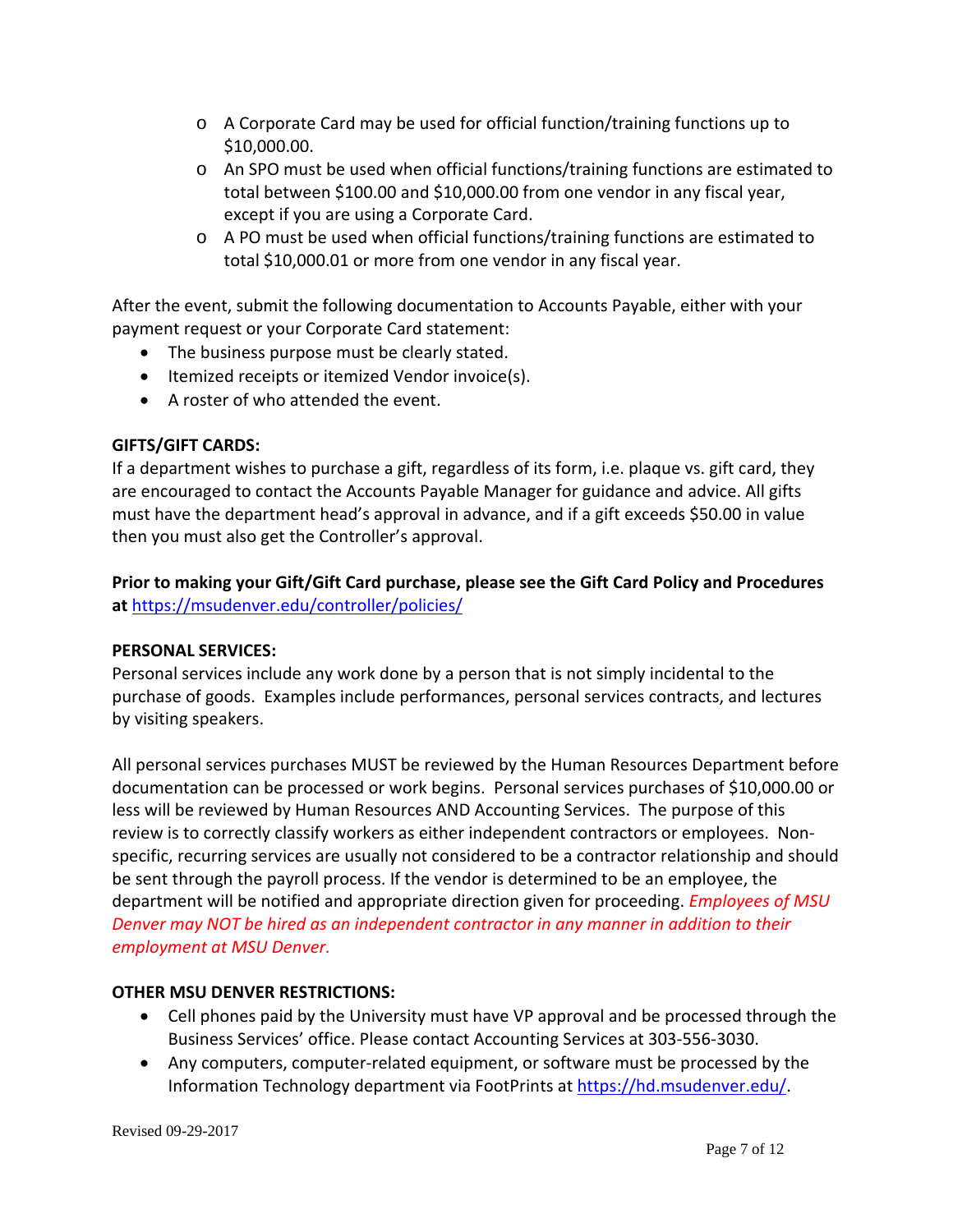- All air travel can be processed through one of MSU Denver's approved travel agencies. Other restrictions apply to travel, such as rental cars and in‐state hotels (specifics are covered in Travel Training, offered by Accounting Services https://msudenver.edu/controller/training/).
- All purchases must be for legitimate business purposes, for the benefit of MSU Denver, and follow MSU Denver's standards for allowable purchases. Please contact Accounting Services at 303‐556‐3030 with any questions.
- Purchases may not be split to avoid some part of the purchasing process. In other words, if you plan to buy 10 cameras for \$20,000, which would require competitive solicitation, you may NOT split the order into two purchases of 5 cameras for \$10,000 in order to avoid the BIDS process.
- Furniture, Office Supplies, and promotional supplies have a Mandatory Award. See the Controller's website for awarded vendors. https://msudenver.edu/controller/accountspayableaptravel/

## **Objective #2: Purchasing Forms**

**CORPORATE CARD:** A MasterCard credit card, used for University related purchases, which include goods, services, travel, and event planning. The card may be used when ordering items by phone, over the internet, or in person.

- Corporate Card charges are limited to \$10,000.00 per vendor, per fiscal year, per fund/org combination. Corporate Card charges of \$10,000.01 or more require a Purchase Order issued by AHEC prior to making additional Corporate Card purchases with that vendor.
	- o Awarded vendors do not have a dollar restriction.
- The card is issued in the name of an individual or department. Cards issued with an individual name are not to be shared with other. Departmental cards can be used by others, but must be tracked by the responsible agent using the Use Log. Please see the Corporate Card Handbook for more information.

https://msudenver.edu/controller/corporatecards/

- Corporate Card transactions are reallocated by the department in CEO Portal (the online banking interface) to charge the correct FOAPAL in Banner. Transaction information is then fed from CEO Portal to Banner at the end of the billing cycle by Accounting Services. Encumbrances entered when reallocating will be liquidated in Banner, once the monthly cycle is fed into Banner.
- All transactions must be made within MSU Denver fiscal and procurement rules.
- *If using the Corporate Card to make an online purchase and the vendor requires any kind of terms or conditions to be accepted (frequently by clicking an "I accept" button), you may not make that purchase without consulting with the MSU Denver Contracts Manager first.*
- Other rules and regulations apply to Corporate Card usage. To learn more, please complete the online Corporate Card Training, available at: https://msudenver.edu/controller/training/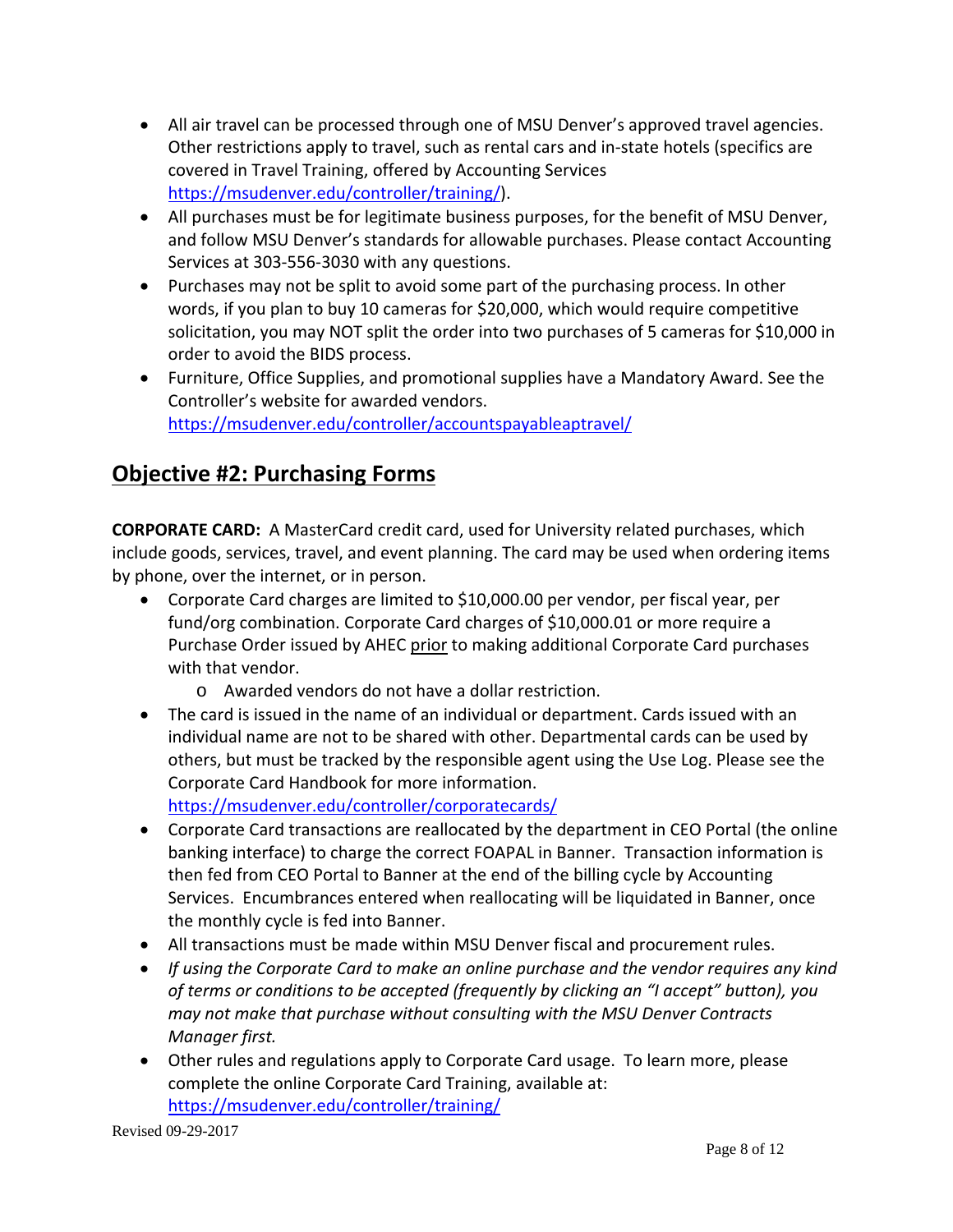**SPECIAL PURCHASE ORDER (SPO):** Created within the department prior to an order being placed for purchases up to \$10,000.00 and provided to the vendor, thereby documenting the University's intent to purchase. The SPO:

- Creates an encumbrance in Banner on the FOAPAL combination to be charged;
- Allows the department to place restrictions on its use, such as when inspection of goods is required before payment, and where authorized personnel need to be specified;
- Allows an individual in the department to take it to a vendor, thus providing enhanced purchasing capability and flexibility.
- May NOT be used for payments to individuals. Such payments must use the State and MSU Denver's ICPS forms.

**CHECK REQUEST:** Check requests are used in a limited capacity to authorize payment for purchases not requiring a commitment voucher.

- *A Check Request may be used:*
	- For any purchase from a vendor totaling less than \$100.00 *for the fiscal year*;
	- To reimburse an employee for purchases up to \$500.00 total, *only if* the employee can document that the purchase could not be made following the standard purchasing procedures **AND** attaches an **original receipt**. The purchase must be non‐repetitive in nature and proof of payment must be included, i.e., if a receipt is not available, a credit card statement could be used. Sales tax will not be reimbursed.
- *A Check Request may be used for any dollar amount for:*
	- Dues, memberships, and subscriptions.
	- Financial aid or tuition assistance programs (scholarships to students).
	- Postage, freight, or other delivery charges (e.g., messenger fees).
- *A Check Request may be used to pay a vendor in amounts up to \$10,000.00 for:*
	- Books (hard copy or electronic media), audiotapes, and videotapes.
	- Reprints of articles from journals or other periodicals.
	- **Page charges to publish articles in journals.**
	- Tickets to allow admission to events such as theatrical plays.
	- Renting of space at exhibits (including set-up fees, furniture rental, and supplies to make this space operational).
	- Personal reimbursement if needed.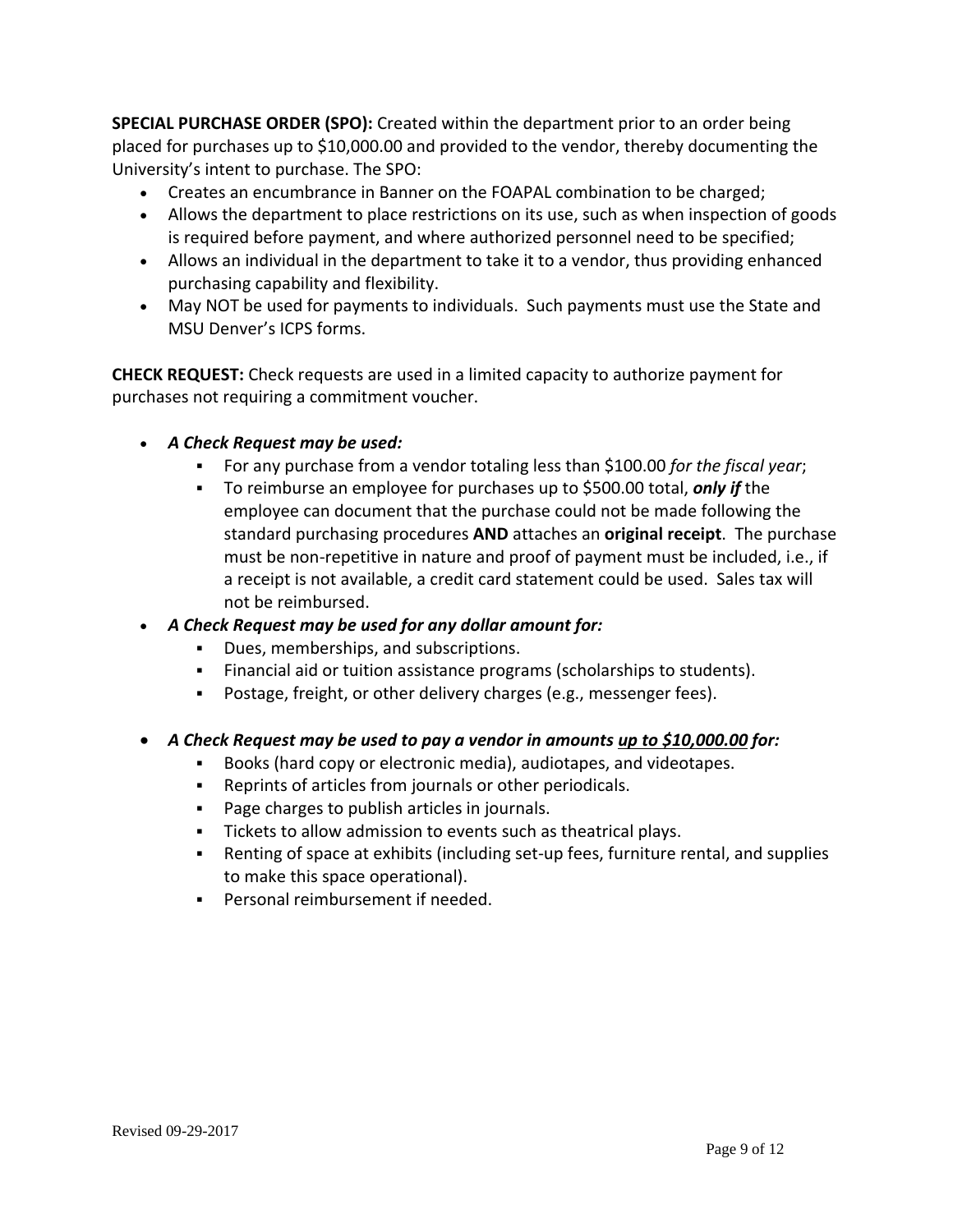#### **PURCHASES TOTALING \$10,000.01 OR MORE:**

# **Dollar Threshold Requirements for Goods and Services**

| <b>GOODS</b>    | \$0-10,000.00                                                               | \$10,000.01-25,000.00                                           | \$25,000.01-150,000.00                                                                                       | \$150,000.01 and up                                                                                                                                                                                               |
|-----------------|-----------------------------------------------------------------------------|-----------------------------------------------------------------|--------------------------------------------------------------------------------------------------------------|-------------------------------------------------------------------------------------------------------------------------------------------------------------------------------------------------------------------|
| Process         | Delegated MSU<br>Denver campus<br>departments have<br>purchasing authority. | Processed at the<br>discretion of the AHEC<br>Purchasing Agent. | Competition is sought<br>via the Documented<br>Quotes Process.                                               | Competition is<br>sought either via the<br>Invitation for Bids or<br>Request for<br>Proposals process.<br>Vendors must<br>respond with a<br><b>Competitive Sealed</b><br>Bid or a Competitive<br>Sealed Proposal. |
| Requirements    | Any commitment<br>voucher.                                                  | PO or State Contract.<br>Create Encumbrance.                    | PO or State Contract.<br>Create Encumbrance.                                                                 | PO or State Contract.<br>Create Encumbrance.                                                                                                                                                                      |
|                 |                                                                             |                                                                 |                                                                                                              |                                                                                                                                                                                                                   |
| <b>SERVICES</b> | \$0-10,000.00                                                               | \$10,000.01-25,000.00                                           | \$25,000.01-150,000.00                                                                                       | \$150,000.01 and up                                                                                                                                                                                               |
| Process         | Delegated MSU<br>Denver campus<br>departments have<br>purchasing authority. | Processed at the<br>discretion of the AHEC<br>Purchasing Agent. | Competition is sought<br>via the Documented<br>Quote Process.                                                | Competition is<br>sought either via the<br>Invitation for Bids or<br>Request for<br>Proposals process.<br>Vendors must<br>respond with a<br>Competitive Sealed<br>Bid or a Competitive<br>Sealed Proposal.        |
| Requirements    | Any commitment<br>voucher.                                                  | PO or State Contract.<br>Create Encumbrance.                    | PO or State Contract.<br>Contract is required for<br>services \$100,000.01<br>and up.<br>Create Encumbrance. | State Contract.<br>Create Encumbrance.                                                                                                                                                                            |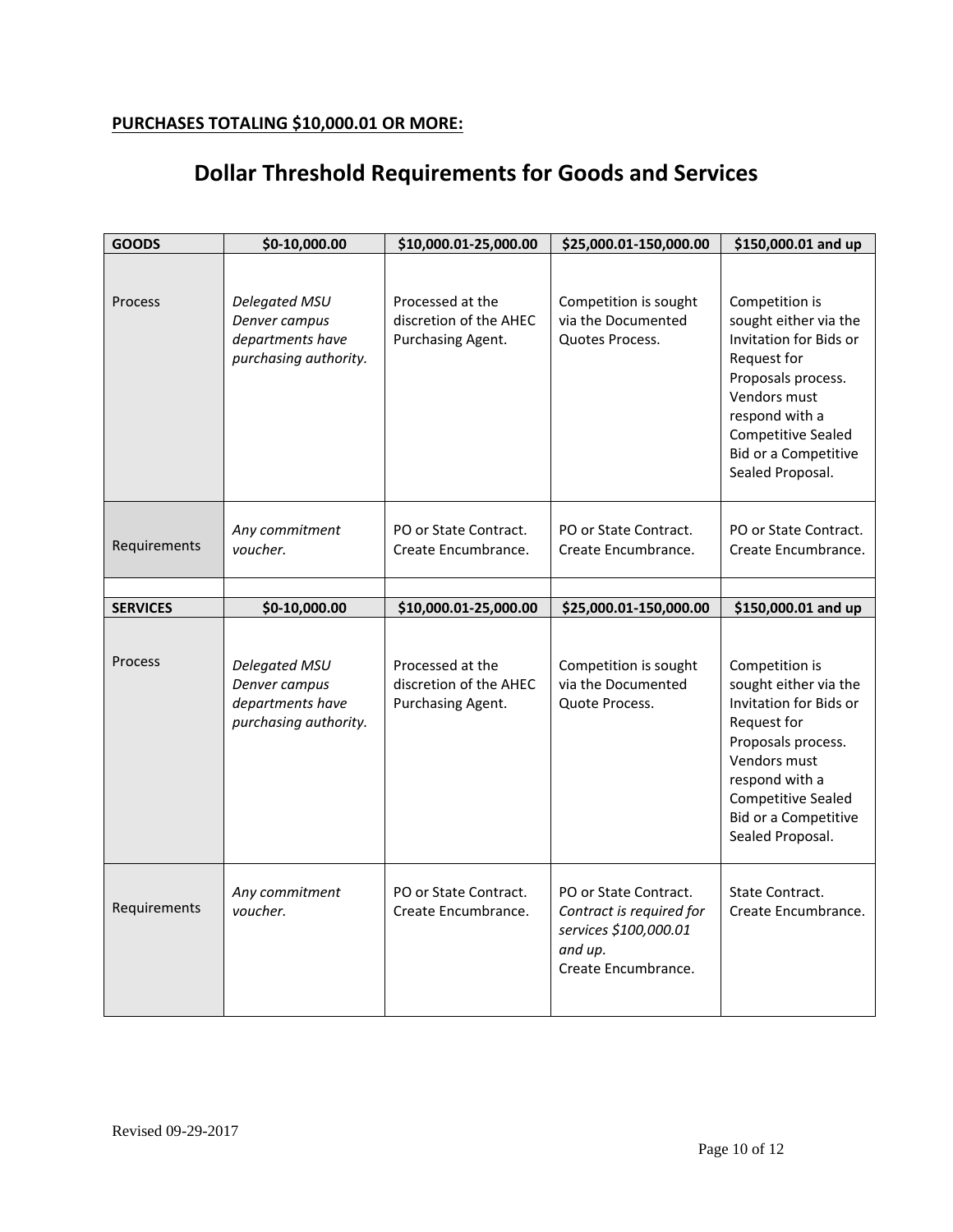#### **PURCHASE REQUISITIONS/ORDERS:**

All purchases \$10,000.01 or more will be handled by AHEC Purchasing. These purchases may require a Documented Quote, an Invitation for Bid (IFB), or a Request for Proposal (RFP) to be published on the BIDS system by AHEC Purchasing. The authority for obtaining quotes, bids, and proposals lies with AHEC Purchasing, not the department.

- An Invitation for Bid is used when specifications are clear and concise
- A Request for Proposal is used when the specifications are unclear, complicated, and it may be important to weigh other factors as well as price.

The department requiring the goods or services must complete a Purchase Requisition with appropriate authorization signatures (including Personal Services review), then forward the Purchase Requisition and all backup information to AHEC Purchasing.

 *Please note that the Purchase Requisition is NOT a purchase commitment voucher. It may not be given to a vendor for any reason. The purchase may NOT be made until a Purchase Order is issued by AHEC Purchasing.*

AHEC Purchasing will arrange the order, as well as shipping and receiving of goods.

- Documented Quotes must be posted on BIDS at least 3 days.
- Invitation for Bids must be posted on BIDS for 14 days, and at least another 15 working days should be allowed for the selection process.
- Request for Proposals must be posted a minimum of 30 days, and at least another 30 working days should be allowed for the selection process.
- Due to the complex nature of formal solicitations, a significant amount of time should be allowed for preparation of the request (1 to 3 months). After bids are opened and a purchase order is issued you will also need to allow for vendor delivery time.
- When an item is out for bid the department and solicited vendor may not communicate in any manner ‐ all questions are to be handled by AHEC Purchasing. Any deviation from this procedure could render the bid null and void, in which case the bid will be canceled and a period of 6 to 8 weeks must lapse before another requisition can be processed. This procedure is to protect all parties involved against collusion, bid rigging, or other violations, which are punishable under law.

**OPEN PURCHASE ORDERS:** If your department intends to repeat purchases for similar goods throughout the fiscal year, you may use an Open Purchase Order (OPO). An OPO is a Purchase Order with an effective date, an expiration date, and specific dollar limits, which allows you to purchase directly from a vendor. There is no competitive solicitation or dollar limit for *goods* purchased on an OPO from a vendor that has been issued a State Price Award. *Services* from a State Award vendor may be purchased with an OPO up to \$100,000.

**CONTRACTS:** Contracts are required for purchase of services over \$100,000 or purchase of goods, if it includes services that exceed \$100,000 of the total purchase price. They may also be used in other circumstances when not specifically required, such as complicated or technical projects in which MSU Denver may be at greater risk. Contracts contain detailed terms and